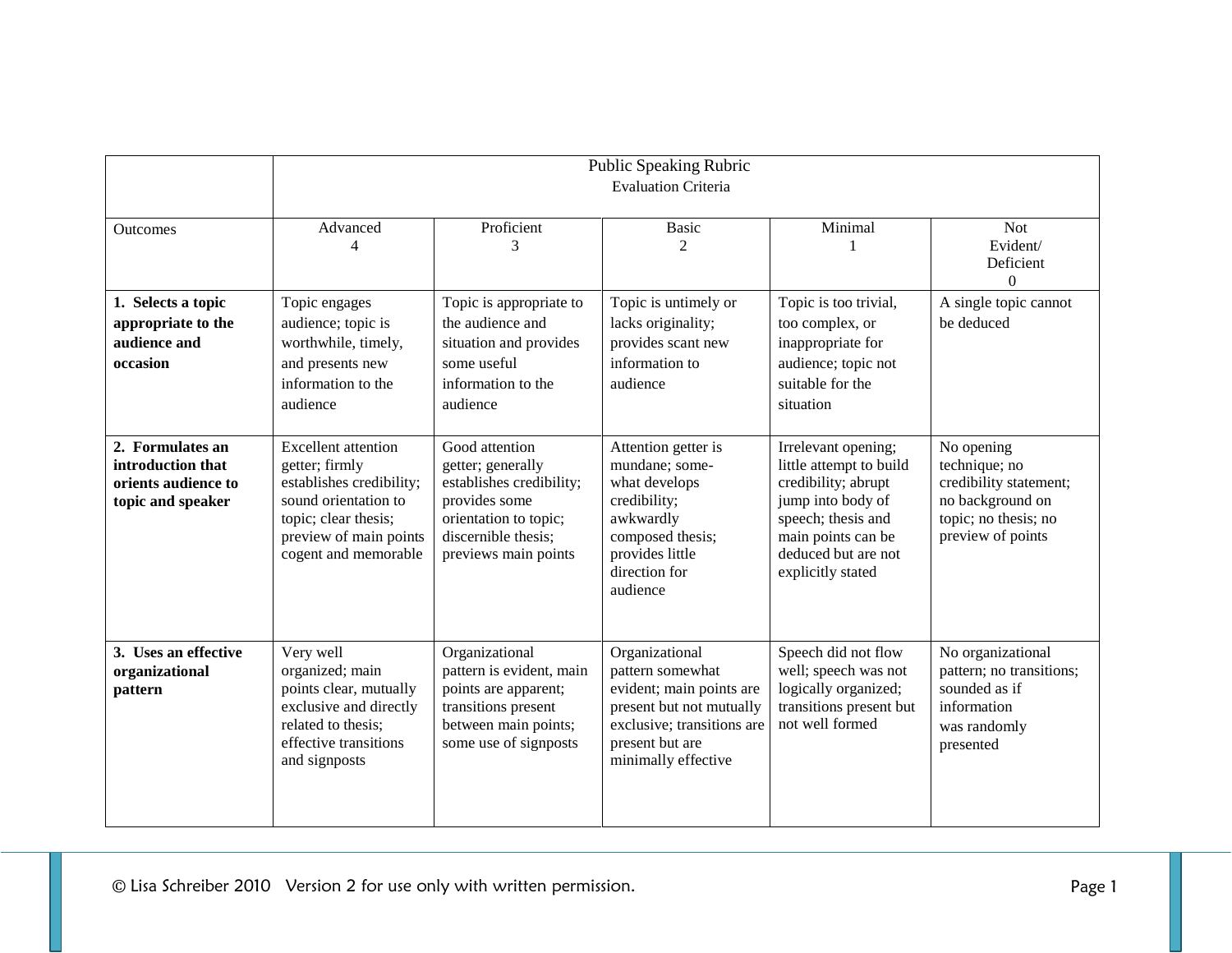| 4. Locates,<br>synthesizes and<br>employs compelling<br>supporting materials                       | All key points are<br>well supported with a<br>variety of credible<br>materials (e.g. facts,<br>stats, quotes, etc.);<br>sources provide<br>excellent support<br>for thesis; all sources<br>clearly cited | Main points were<br>supported with<br>appropriate material;<br>sources correspond<br>suitably to thesis;<br>nearly all sources cited | Points were<br>generally supported<br>using an adequate mix<br>of materials; some<br>evidence supports<br>thesis; source citations<br>need to be clarified | Some points were<br>not supported; a greater<br>quantity/ quality of<br>material needed; some<br>sources of very poor<br>quality       | Supporting materials<br>are non-existent or are<br>not cited                                                               |
|----------------------------------------------------------------------------------------------------|-----------------------------------------------------------------------------------------------------------------------------------------------------------------------------------------------------------|--------------------------------------------------------------------------------------------------------------------------------------|------------------------------------------------------------------------------------------------------------------------------------------------------------|----------------------------------------------------------------------------------------------------------------------------------------|----------------------------------------------------------------------------------------------------------------------------|
| 5. Develops a<br>conclusion that<br>reinforces the thesis<br>and provides<br>psychological closure | Provides a clear and<br>memorable summary<br>of points; refers back<br>to thesis<br>/ big picture; ends<br>with strong clincher or<br>call to action                                                      | Appropriate<br>summary of points;<br>some reference back to<br>thesis; clear clincher or<br>call to action                           | Provides some<br>summary of points; no<br>clear reference back to<br>thesis; closing<br>technique can be<br>strengthened                                   | <b>Conclusion lacks</b><br>clarity; trails off;<br>ends in a tone at<br>odds with the rest of<br>the speech                            | No conclusion;<br>speech ends<br>abruptly and<br>without closure                                                           |
| 6. Demonstrates a<br>careful choice of<br>words                                                    | Language is<br>exceptionally clear,<br>imaginative and vivid;<br>completely free from<br>bias, grammar errors<br>and inappropriate<br>usage                                                               | Language<br>appropriate to the<br>goals of the<br>presentation; no<br>conspicuous errors in<br>grammar; no evidence<br>of bias       | Language selection<br>adequate; some errors in<br>grammar; language at<br>times misused (e.g.<br>jargon, slang, awkward<br>structure)                      | Grammar and<br>syntax need to be<br>improved as can level<br>of language<br>sophistication;<br>occasionally biased                     | Many errors in<br>grammar and<br>syntax; extensive<br>use of jargon, slang,<br>sexist/racist terms or<br>mispronunciations |
| 7. Effectively uses<br>vocal expression<br>and paralanguage to<br>engage the audience              | Excellent use of<br>vocal variation,<br>intensity and pacing;<br>vocal expression<br>natural and<br>enthusiastic; avoids<br>fillers                                                                       | Good vocal<br>variation and pace;<br>vocal expression suited<br>to assignment; few if<br>any fillers                                 | Demonstrates some<br>vocal variation;<br>enunciates clearly and<br>speaks audibly;<br>generally avoids fillers<br>(e.g. um, uh, like)                      | Sometimes uses a<br>voice too soft or<br>articulation too<br>indistinct for<br>listeners to<br>comfortably hear;<br>often uses fillers | Speaks inaudibly;<br>enunciates poorly;<br>speaks in monotone;<br>poor pacing; distracts<br>listeners with fillers         |

© Lisa Schreiber 2010 Version 2 for use only with written permission. Page 2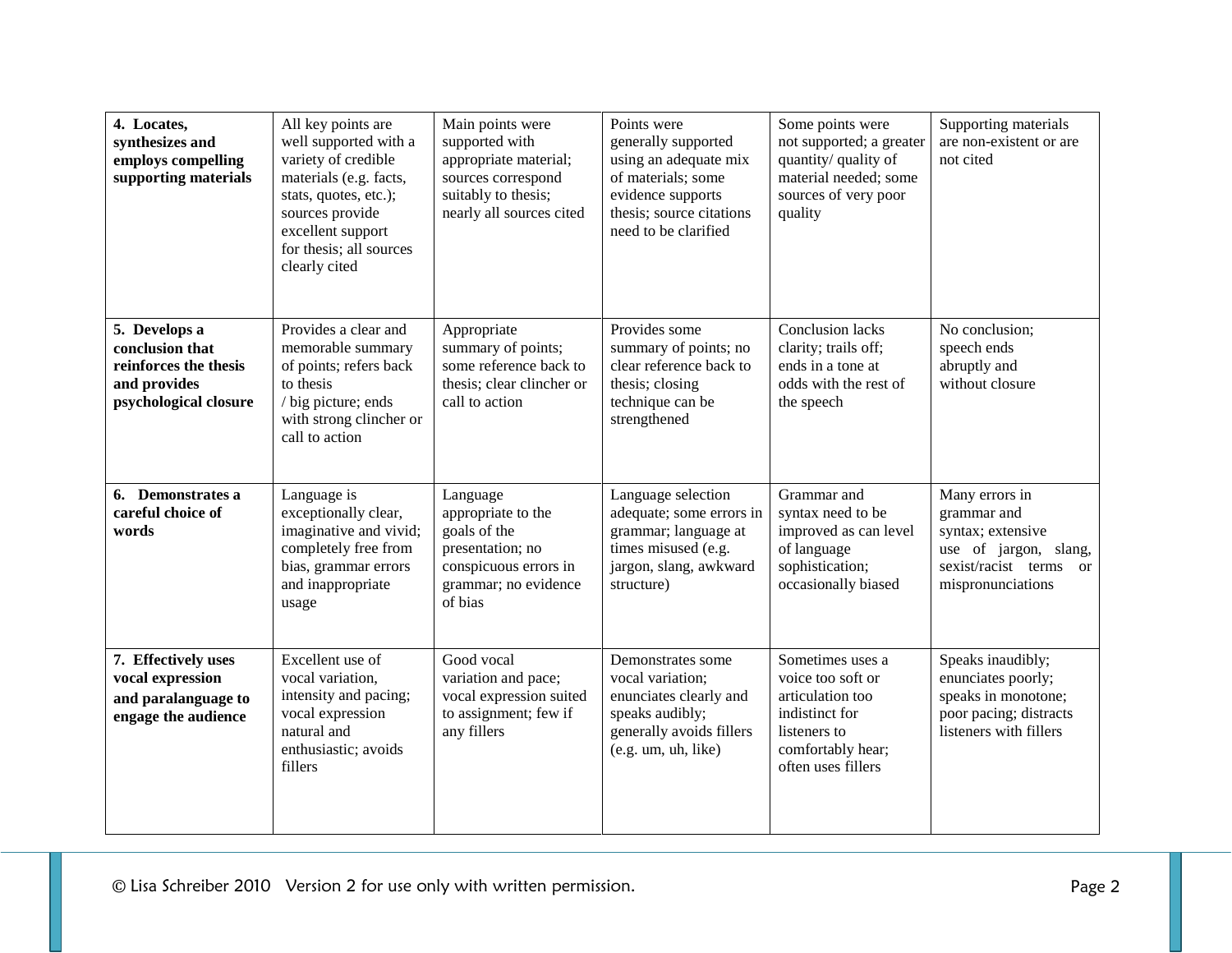| 8. Demonstrates<br>nonverbal behavior<br>that supports the<br>verbal message | Posture, gestures,<br>facial expression and<br>eye contact well<br>developed, natural, and<br>display high levels of<br>poise and confidence                                                                                     | Postures, gestures<br>and facial expressions<br>are suitable for speech,<br>speaker appears<br>confident                                                                                              | Some reliance on<br>notes, but has<br>adequate eye contact,<br>generally avoids<br>distracting<br>mannerisms                                                                                                                                                           | Speaker relies<br>heavily on notes;<br>nonverbal expression<br>stiff and unnatural                                                                                                      | Usually looks down<br>and avoids eye contact;<br>nervous gestures and<br>nonverbal behaviors<br>distract from or<br>contradict the message                   |
|------------------------------------------------------------------------------|----------------------------------------------------------------------------------------------------------------------------------------------------------------------------------------------------------------------------------|-------------------------------------------------------------------------------------------------------------------------------------------------------------------------------------------------------|------------------------------------------------------------------------------------------------------------------------------------------------------------------------------------------------------------------------------------------------------------------------|-----------------------------------------------------------------------------------------------------------------------------------------------------------------------------------------|--------------------------------------------------------------------------------------------------------------------------------------------------------------|
| 9. Successfully<br>adapts the<br>presentation to the<br>audience             | Speaker shows how<br>information is<br>personally important<br>to audience; speech is<br>skillfully tailored to<br>audience beliefs,<br>values, and attitudes;<br>speaker makes<br>allusions to culturally<br>shared experiences | Speaker implies the<br>importance of the topic<br>to the audience;<br>presentation is adapted<br>to audience beliefs,<br>attitudes and values; an<br>attempt<br>is made to establish<br>common ground | Speaker assumes but<br>does not articulate the<br>importance of topic;<br>presentation was<br>minimally adapted to<br>audience beliefs,<br>attitudes,<br>and values; some<br>ideas in speech are<br>removed from<br>audience's frame of<br>reference or<br>experiences | The importance of<br>topic is not<br>established; very little<br>evidence of audience<br>adaptation; speaker<br>needs to more clearly<br>establish a<br>connection with the<br>audience | Speech is contrary<br>to audience beliefs,<br>values, and attitudes;<br>message is generic or<br>canned; no attempt is<br>made to establish<br>common ground |

Additional Performance Standards can be found on following page.